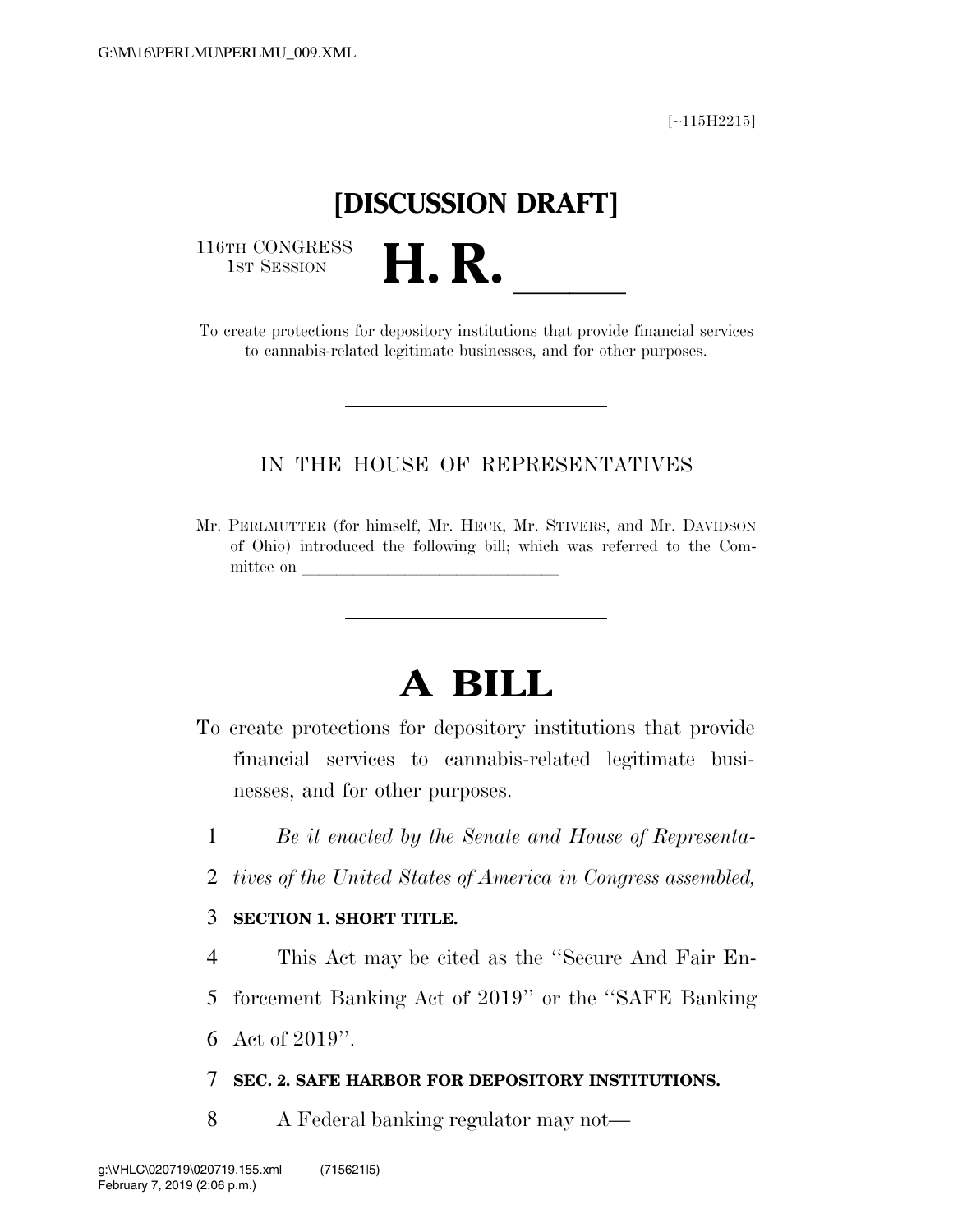(1) terminate or limit the deposit insur- ance or share insurance of a depository institu- tion under the Federal Deposit Insurance Act (12 U.S.C. 1811 et seq.) or the Federal Credit Union Act (12 U.S.C. 1751 et seq.) solely be- cause the depository institution provides or has provided financial services to a cannabis-related legitimate business;

 (2) prohibit, penalize, or otherwise discour- age a depository institution from providing fi- nancial services to a cannabis-related legitimate business or to a State, political subdivision of a State, or Indian Tribe that exercises jurisdic-tion over cannabis-related legitimate businesses;

 (3) recommend, incentivize, or encourage a depository institution not to offer financial serv- ices to an account holder, or to downgrade or cancel the financial services offered to an ac-count holder solely because—

20 (A) the account holder is a manufac-21 turer or producer, or is the owner, oper- ator, or employee of a cannabis-related le-23 gitimate business;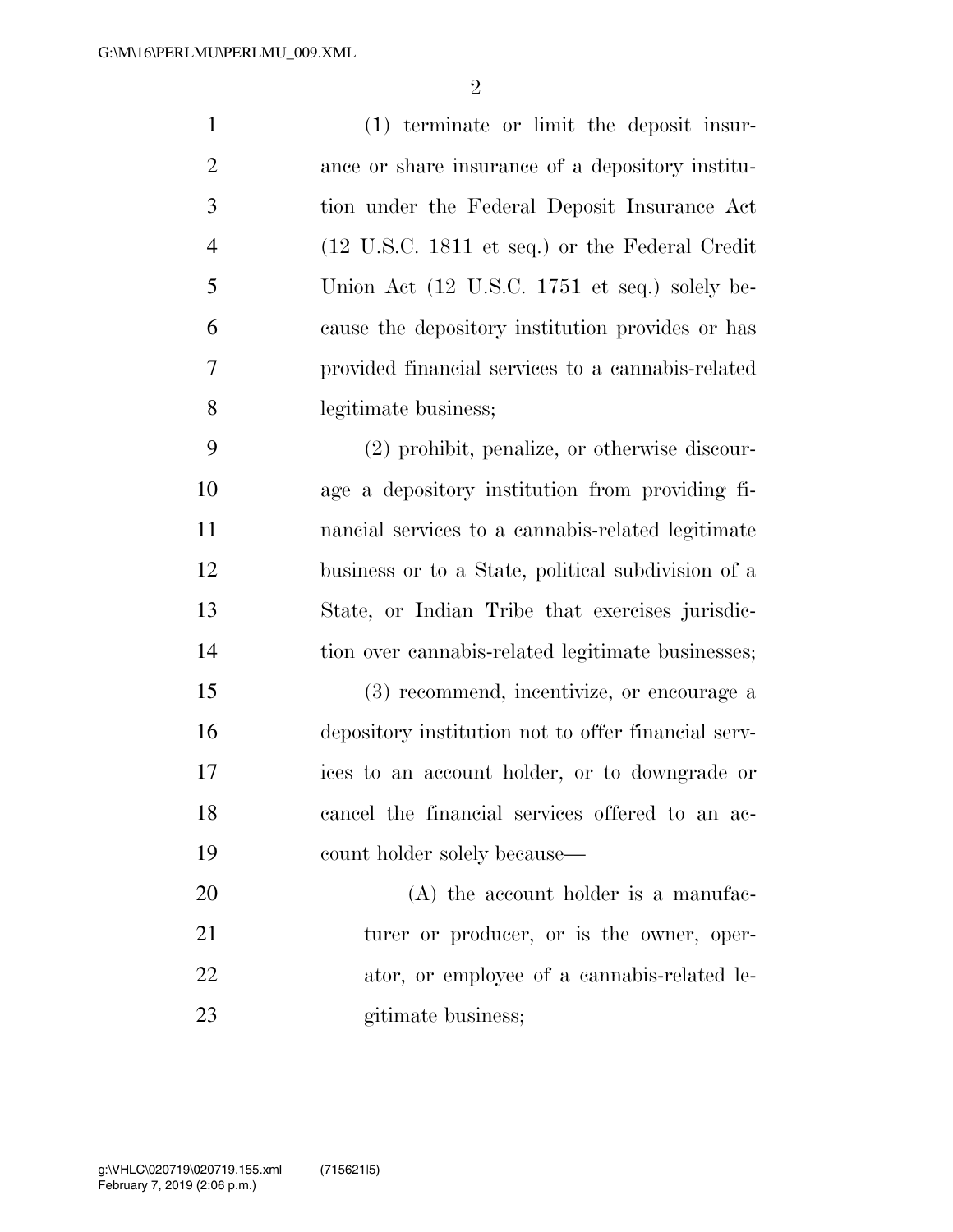| $\mathbf{1}$   | (B) the account holder later becomes                      |
|----------------|-----------------------------------------------------------|
| $\overline{2}$ | an owner or operator of a cannabis-related                |
| 3              | legitimate business; or                                   |
| $\overline{4}$ | (C) the depository institution was not                    |
| 5              | aware that the account holder is the owner                |
| 6              | or operator of a cannabis-related legitimate              |
| 7              | business; and                                             |
| 8              | (4) take any adverse or corrective super-                 |
| 9              | visory action on a loan made to an owner or op-           |
| 10             | erator of-                                                |
| 11             | (A) a cannabis-related legitimate busi-                   |
| 12             | ness, solely because the owner or operator                |
| 13             | owns or operates a cannabis-related legiti-               |
| 14             | mate business; or                                         |
| 15             | (B) real estate or equipment that is                      |
| 16             | leased to a cannabis-related legitimate                   |
| 17             | business, solely because the owner or oper-               |
| 18             | ator of the real estate or equipment leased               |
| 19             | the equipment or real estate to a cannabis-               |
| 20             | related legitimate business.                              |
| 21             | SEC. 3. TREATMENT OF PROCEEDS UNDER FEDERAL LAW.          |
| 22             | For purposes sections $1956$ and $1957$ of title 18,      |
| 23             | United States Code, and all other provisions of Federal   |
| 24             | law, the proceeds from a transaction conducted by a can-  |
| 25             | nabis-related legitimate business shall not be considered |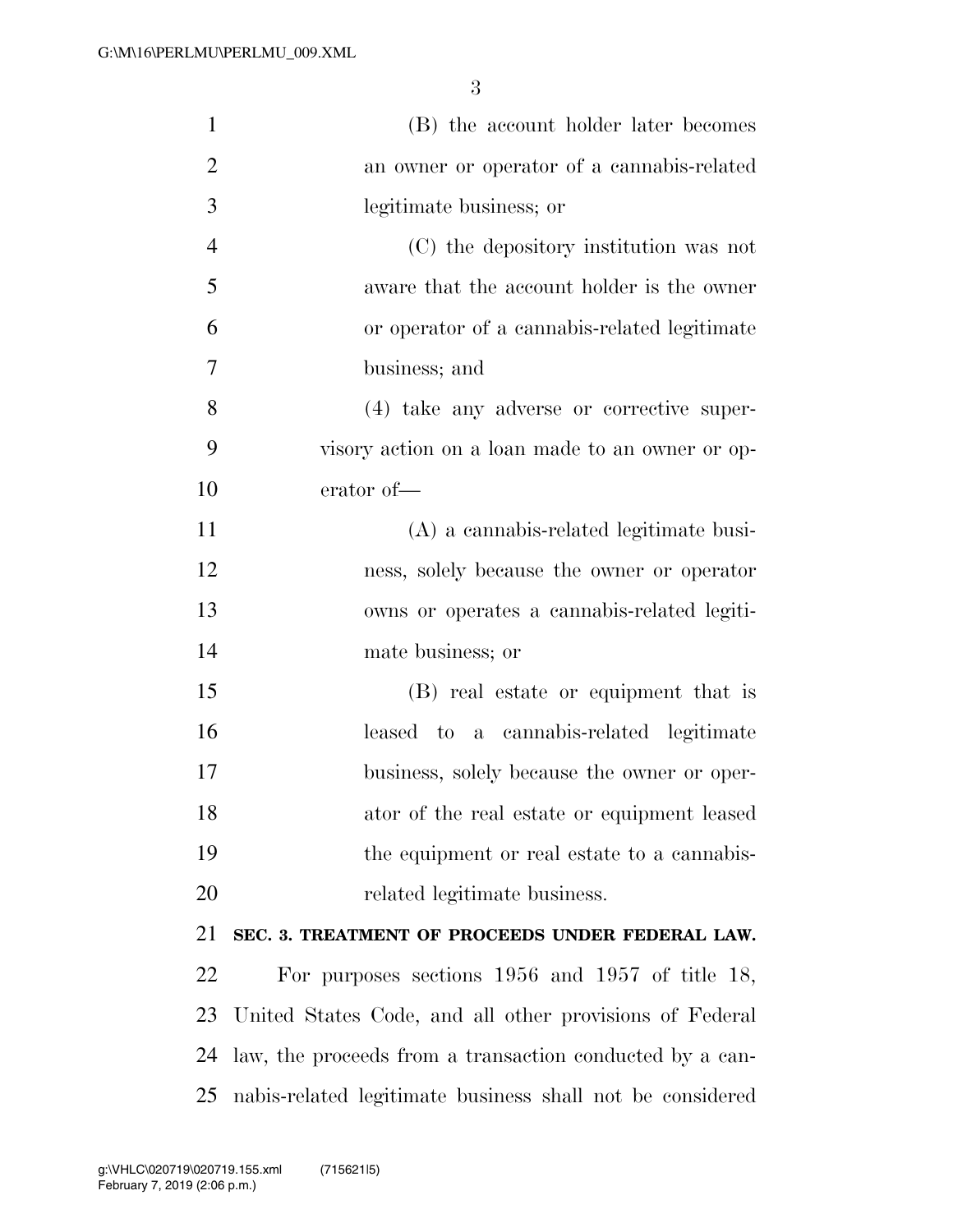as proceeds from an unlawful activity solely because the transaction was conducted by a cannabis-related legiti-mate business.

#### **SEC. 4. PROTECTIONS UNDER FEDERAL LAW.**

 (a) IN GENERAL.—In a State, political subdivision of a State, or Indian country that allows the cultivation, pro- duction, manufacture, sale, transportation, display, dis- pensing, distribution, or purchase of cannabis pursuant to a law or regulation of such State, political subdivision, or Indian Tribe that has jurisdiction over the Indian country, as applicable, a depository institution that provides finan- cial services to a cannabis-related legitimate business, and the officers, directors, and employees of that depository institution may not be held liable pursuant to any Federal law or regulation—

- (1) solely for providing such financial services pursuant to the law or regulation of such State, po-litical subdivision, or Indian Tribe; or
- (2) for further investing any income derived from such financial services.

 (b) FORFEITURE.—A depository institution that has a legal interest in the collateral for a loan or another fi- nancial service provided to an owner or operator of a can- nabis-related legitimate business, or to an owner or oper-ator of real estate or equipment that is leased or sold to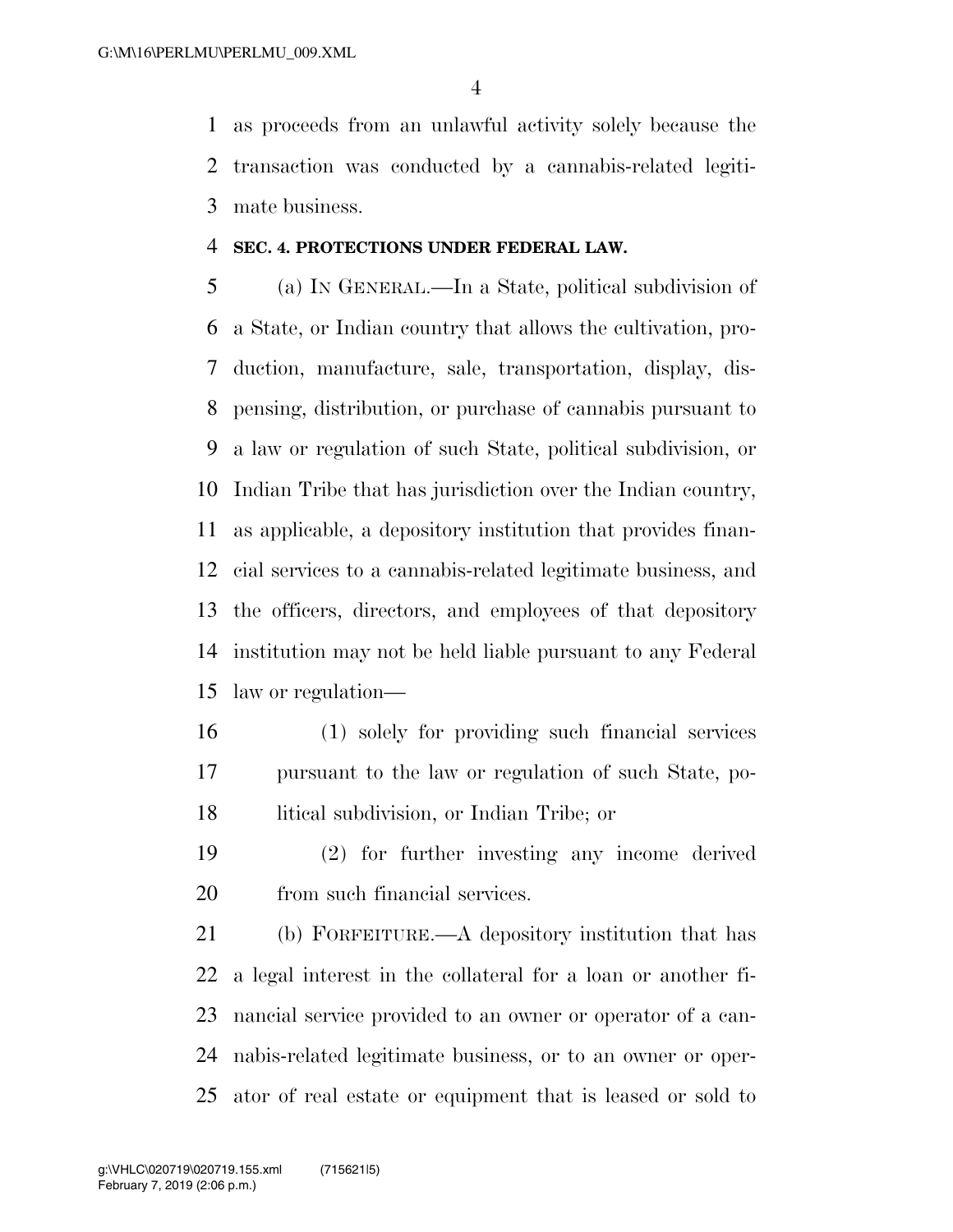a cannabis-related legitimate business, shall not be subject to criminal, civil, or administrative forfeiture of that legal interest pursuant to any Federal law for providing such loan or other financial service.

#### **SEC. 5. RULE OF CONSTRUCTION.**

 Nothing in this Act shall require a depository institu- tion to provide financial services to a cannabis-related le-gitimate business.

## **SEC. 6. REQUIREMENTS FOR FILING SUSPICIOUS ACTIVITY REPORTS.**

 Section 5318(g) of title 31, United States Code, is amended by adding at the end the following:

 ''(5) REQUIREMENTS FOR CANNABIS-RELATED LEGITIMATE BUSINESSES.—

 $((A)$  In GENERAL.—With respect to a fi- nancial institution or any director, officer, em- ployee, or agent of a financial institution that reports a suspicious transaction pursuant to this subsection, if the reason for the report re- lates to a cannabis-related legitimate business, 21 the report shall comply with appropriate guid- ance issued by the Financial Crimes Enforce- ment Network. The Secretary shall ensure that the guidance is consistent with the purpose and intent of the SAFE Banking Act of 2019 and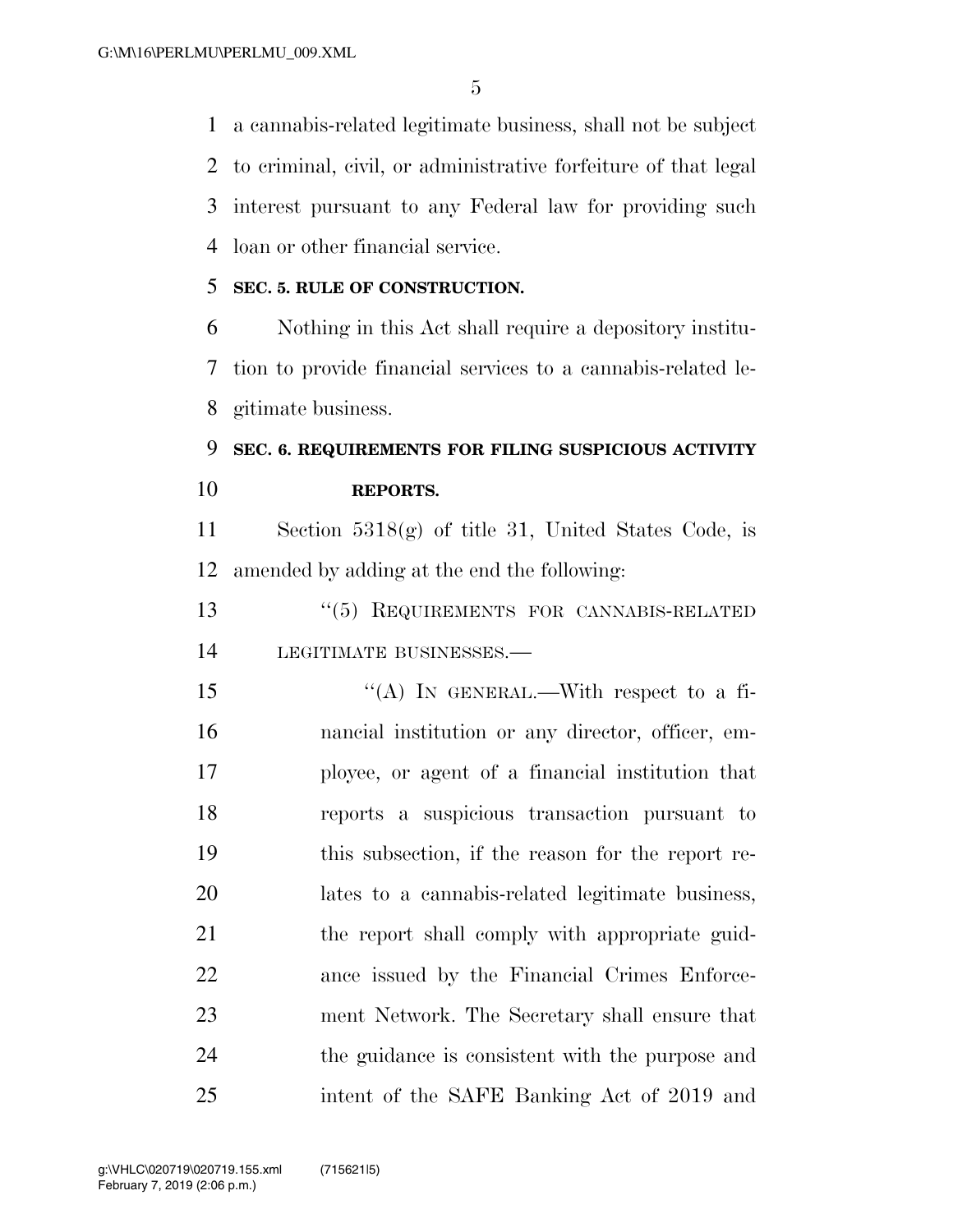| $\mathbf{1}$   | does not inhibit the provision of financial serv- |
|----------------|---------------------------------------------------|
| $\overline{2}$ | ices to a cannabis-related legitimate business in |
| 3              | a State, political subdivision of a State, or In- |
| $\overline{4}$ | dian country that has allowed the cultivation,    |
| 5              | production, manufacture, transportation, dis-     |
| 6              | play, dispensing, distribution, sale, or purchase |
| 7              | of cannabis pursuant to law or regulation of      |
| 8              | such State, political subdivision, or Indian      |
| 9              | Tribe that has jurisdiction over the Indian       |
| 10             | country.                                          |
| 11             | "(B) DEFINITIONS.—For purposes of this            |
| 12             | paragraph:                                        |
| 13             | "(i) CANNABIS.—The term 'cannabis'                |
| 14             | has the meaning given the term 'mari-             |
| 15             | huana' in section 102 of the Controlled           |
| 16             | Substances Act (21 U.S.C. 802).                   |
| 17             | "(ii) CANNABIS-RELATED LEGITIMATE                 |
| 18             | BUSINESS.—The term he term 'cannabis-             |
| 19             | related legitimate business' has the mean-        |
| 20             | ing given that term in section 8of the            |
| 21             | SAFE Banking Act of 2019.                         |
| 22             | "(iii) INDIAN COUNTRY.—The term                   |
| 23             | 'Indian country' has the meaning given            |
| 24             | that term in section 1151 of title 18.            |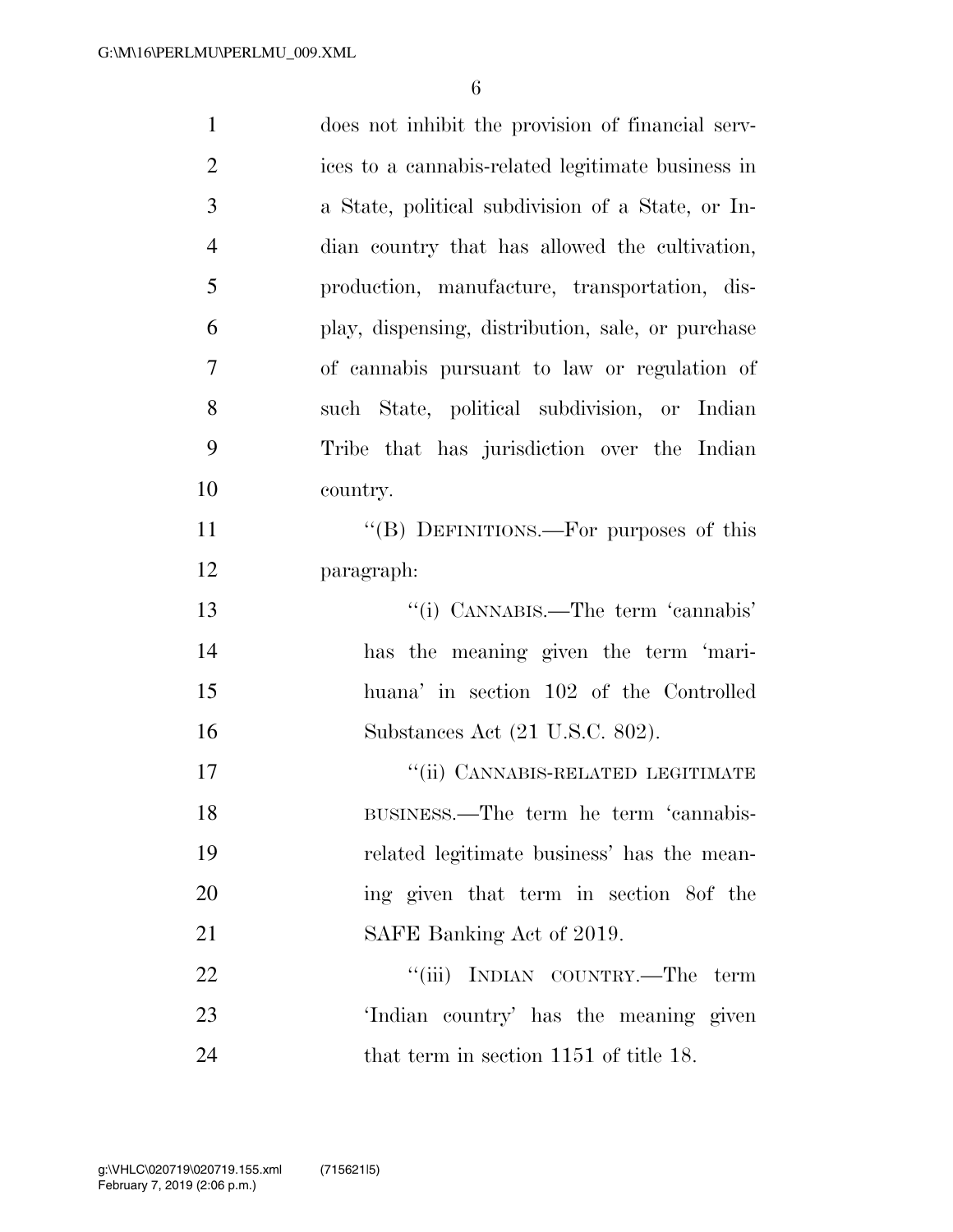|                | "(iv) INDIAN TRIBE.—The term 'In-            |
|----------------|----------------------------------------------|
| 2              | dian Tribe' has the meaning given that       |
| 3              | term in section 102 of the Federally Rec-    |
| $\overline{4}$ | ognized Indian Tribe List Act of 1994 (25    |
| 5              | U.S.C. 479a).                                |
| 6              | $``(v)$ FINANCIAL SERVICE.—The term          |
| 7              | 'financial service' means a financial prod-  |
| 8              | uct or service as defined in section 1002 of |
| 9              | the Dodd-Frank Wall Street Reform and        |
| 10             | Consumer Protection Act (12 U.S.C.           |
| 11             | $5481$                                       |
|                |                                              |

#### **SEC. 7. GUIDANCE AND EXAMINATION PROCEDURES.**

 (a) IN GENERAL.—Not later than 180 days after the date of enactment of this Act, the Financial Institutions Examination Council shall develop uniform guidance and examination procedures for depository institutions that provide financial services to cannabis-related legitimate businesses.

 (b) ISSUANCE BY FEDERAL BANKING REGU- LATORS.—The Federal banking regulators shall each issue guidance and examination procedures for depository insti- tutions that provide financial services to cannabis-related legitimate businesses that are consistent with the uniform guidance and examination procedures developed under subsection (a).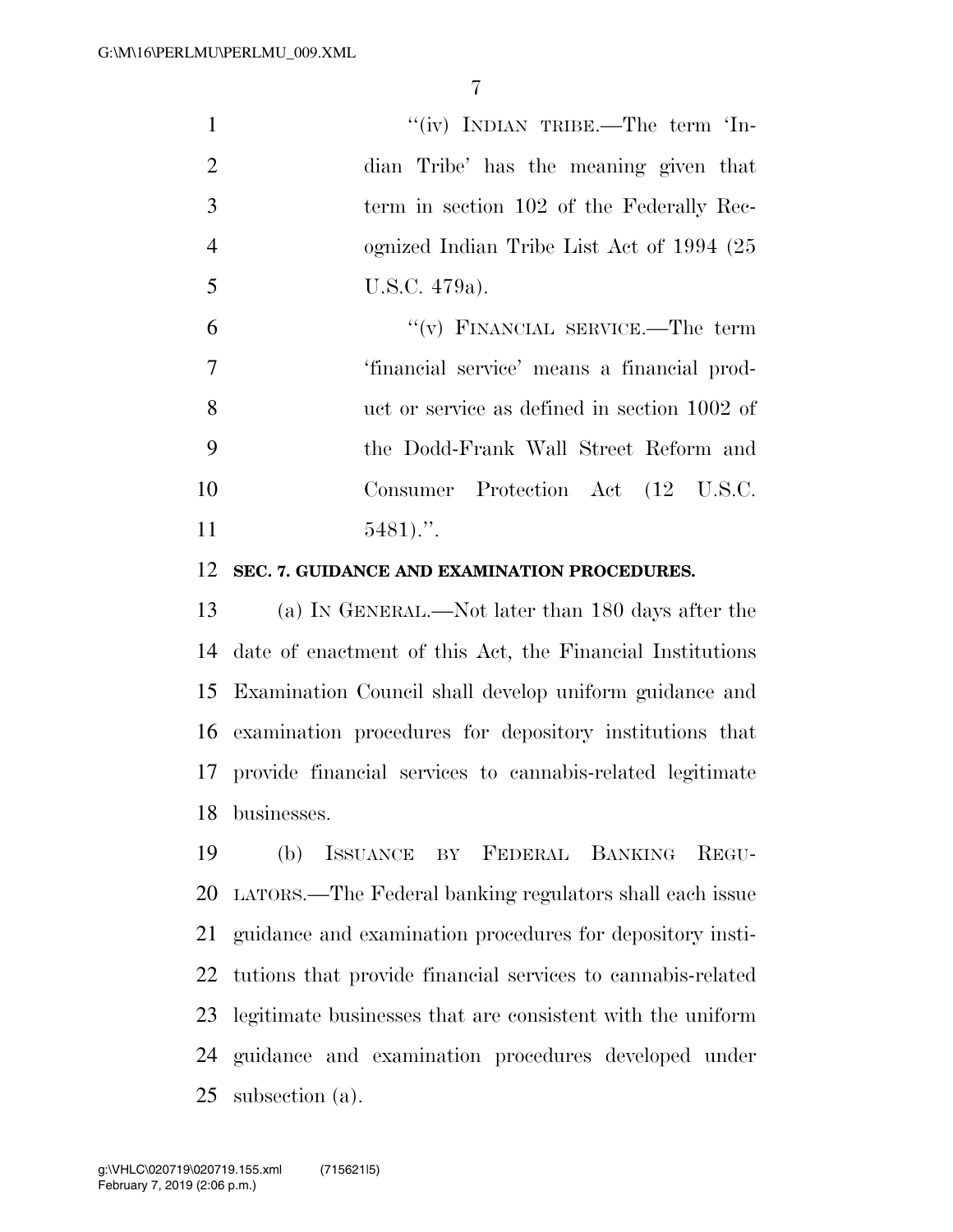## **SEC. 8. DEFINITIONS.**

In this Act:

| 3              | (1) CANNABIS.—The term "cannabis" has the              |
|----------------|--------------------------------------------------------|
| $\overline{4}$ | meaning given the term "marihuana" in section 102      |
| 5              | of the Controlled Substances Act (21 U.S.C. 802).      |
| 6              | (2) CANNABIS PRODUCT.—The term "cannabis               |
| 7              | product" means any article which contains cannabis,    |
| 8              | including an article which is a concentrate, an edi-   |
| 9              | ble, a tincture, a cannabis-infused product, or a top- |
| 10             | ical.                                                  |
| 11             | (3) CANNABIS-RELATED LEGITIMATE<br>BUSI-               |
| 12             | NESS.—The term "cannabis-related legitimate busi-      |
| 13             | ness" means a manufacturer, producer, or any per-      |
| 14             | son or company that—                                   |
| 15             | (A) engages in any activity described in               |
| 16             | subparagraph (B) pursuant to a law established         |
| 17             | by a State or a political subdivision of a State;      |
| 18             | and                                                    |
| 19             | $(B)(i)$ participates in any business or orga-         |
| 20             | nized activity that involves handling cannabis or      |
| 21             | cannabis products, including cultivating, pro-         |
| 22             | ducing, manufacturing, selling, transporting,          |
| 23             | displaying, dispensing, distributing, or pur-          |
| 24             | chasing cannabis or cannabis products or dis-          |
| 25             | tributing or deriving any proceeds, directly or        |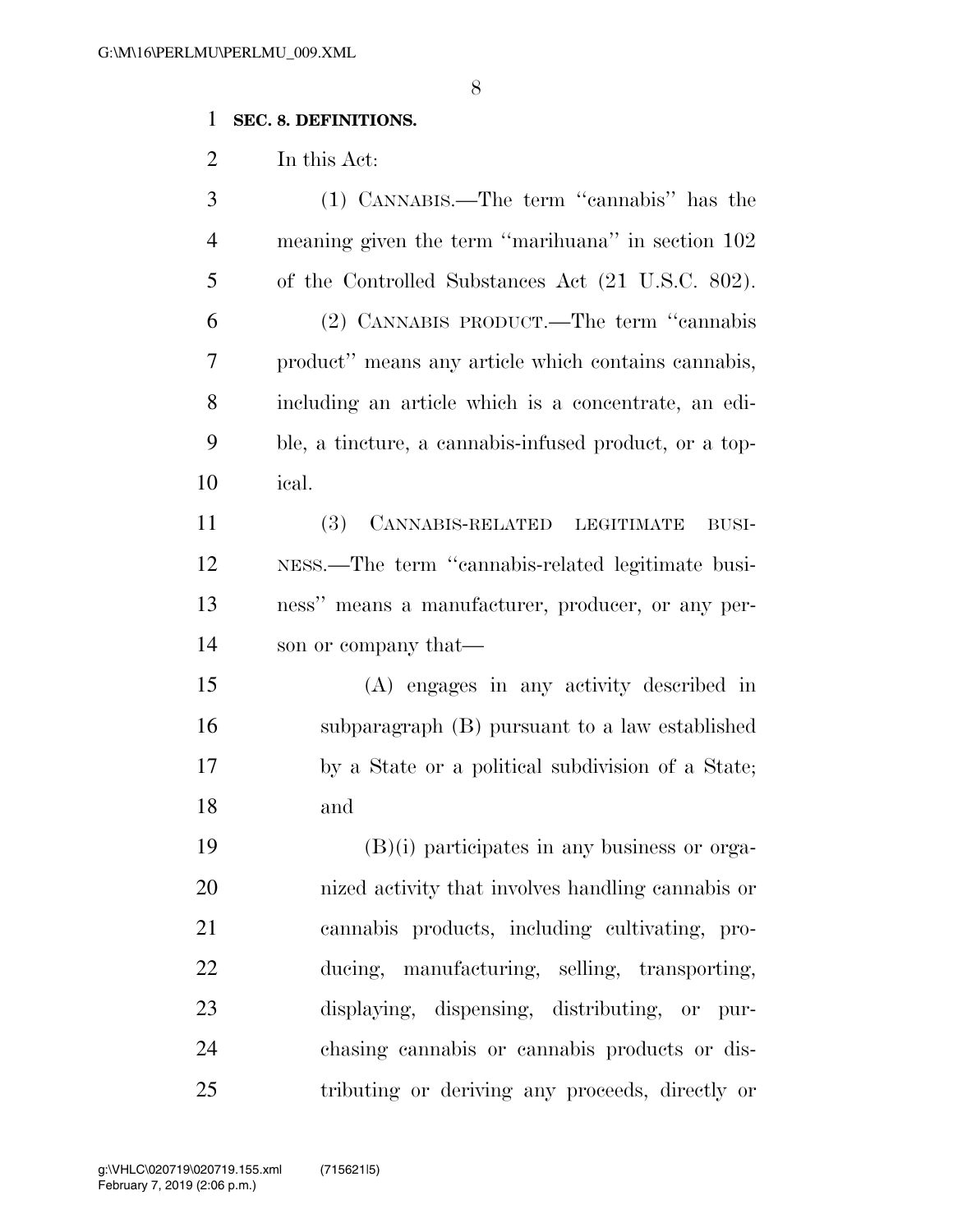| $\mathbf{1}$   | indirectly, from cannabis or cannabis products;    |
|----------------|----------------------------------------------------|
| $\overline{2}$ | <b>or</b>                                          |
| 3              | (ii) provides—                                     |
| $\overline{4}$ | (I) any financial service, including re-           |
| 5              | tirement plans or exchange traded funds,           |
| 6              | relating to cannabis; or                           |
| $\overline{7}$ | (II) any business services, including              |
| 8              | the sale or lease of real or any other prop-       |
| 9              | erty, legal or other licensed services, or any     |
| 10             | other ancillary service, relating to can-          |
| 11             | nabis.                                             |
| 12             | (4) DEPOSITORY INSTITUTION.—The term "de-          |
| 13             | pository institution" means—                       |
| 14             | $(A)$ a depository institution as defined in       |
| 15             | section 3(c) of the Federal Deposit Insurance      |
| 16             | Act $(12 \text{ U.S.C. } 1813(c));$                |
| 17             | (B) a Federal credit union as defined in           |
| 18             | section 101 of the Federal Credit Union Act        |
| 19             | $(12 \text{ U.S.C. } 1752)$ ; or                   |
| 20             | (C) a State credit union as defined in sec-        |
| 21             | tion 101 of the Federal Credit Union Act (12)      |
| 22             | U.S.C. 1752).                                      |
| 23             | FEDERAL BANKING REGULATOR.-The<br>(5)              |
| 24             | term "Federal banking regulator" means each of the |
| 25             | Board of Governors of the Federal Reserve System,  |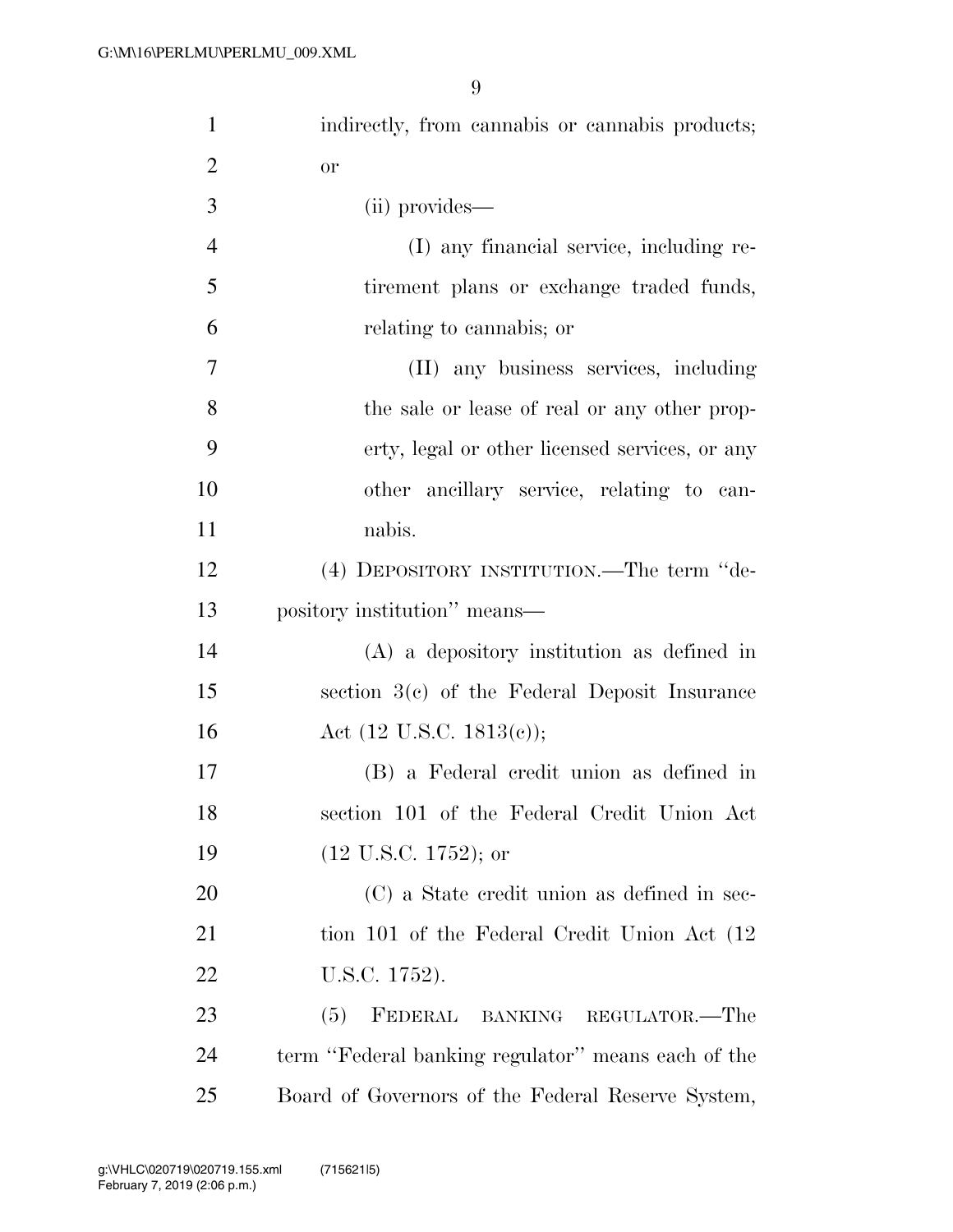| $\mathbf{1}$   | the Bureau of Consumer Financial Protection, the     |
|----------------|------------------------------------------------------|
| $\overline{2}$ | Federal Deposit Insurance Corporation, the Office of |
| 3              | the Comptroller of the Currency, the National Credit |
| 4              | Union Administration, or any Federal agency or de-   |
| 5              | partment that regulates banking or financial serv-   |
| 6              | ices, as determined by the Secretary of the Treas-   |
| 7              | ury.                                                 |
| 8              | (6) FINANCIAL SERVICE.—The term "financial           |
| 9              | service" means a financial product or service as de- |
| 10             | fined in section 1002 of the Dodd-Frank Wall Street  |
| 11             | Reform and Consumer Protection Act (12 U.S.C.        |
| 12             | 5481).                                               |
| 13             | (7) INDIAN COUNTRY.—The term "Indian coun-           |
| 14             | try" has the meaning given that term in section      |
| 15             | 1151 of title 18.                                    |
| 16             | (8) INDIAN TRIBE.—The term "Indian Tribe"            |
| 17             | has the meaning given that term in section 102 of    |
| 18             | the Federally Recognized Indian Tribe List Act of    |
| 19             | 1994 (25 U.S.C. 479a).                               |
| 20             | (9) MANUFACTURER.—The term "manufac-                 |
| 21             | turer" means a person who manufactures, com-         |
| 22             | pounds, converts, processes, prepares, or packages   |
| 23             | cannabis or cannabis products.                       |